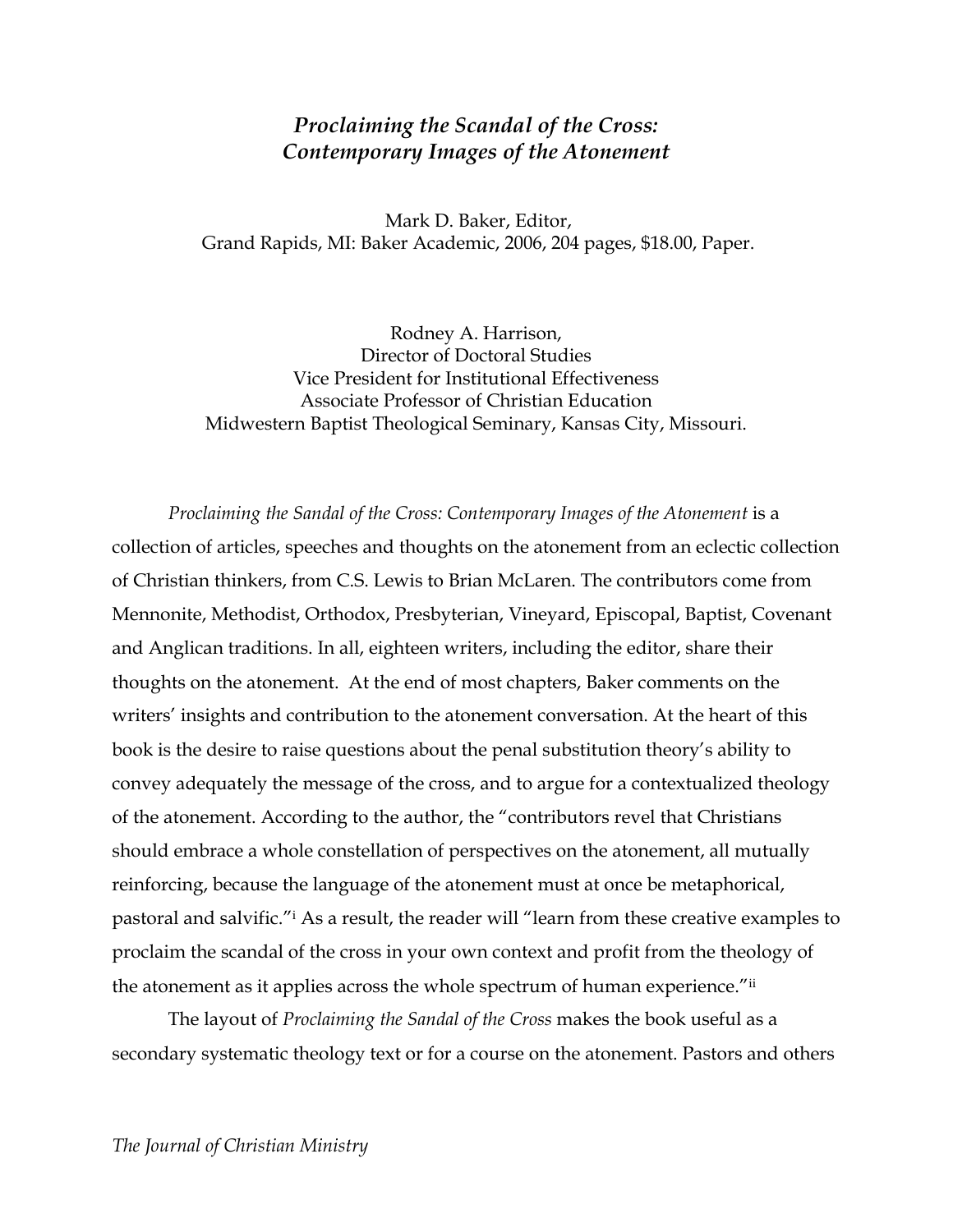seeking to engage in the atonement conversation, both with their colleagues and their congregations, would also be an appropriate audience.

Chapter 1, written by Mark Baker, provides an overview of the theology of atonement and the three main streams of atonement thinking—conflict-victory, penal satisfaction and moral influence views. In the second part of this chapter, Mark addresses the critics of his previous co-authored work, *Recovering the Sandal of the Cross*, iii who allege the authors rejected the idea of the substitutionary atonement. Baker provides an FAQ (Frequently asked questions) section designed to waylay judgment at this point. At the end of the chapter, Baker writes, "Seeking change at the popular level is my concern and focus in this book."iv

Chapter 2 is based upon Susan and Lucy Pevensie's encounter with Aslan in C.S. Lewis' *The Lion, the Witch and the Wardrobe*.<sup>v</sup> We read of the children's struggle to understand what they had "seen" (since they closed their eyes during the actual killing) as relates to the doctrine of the atonement, and a brief review of Lewis' thoughts on the subject.

Chapter 3, by Federeica Mathewes-Green, speaks for the resurrection's victorious message and overcoming the fear of proclaiming the news that Christ is alive.

Chapter 4 engages the reader in a coffeehouse encounter between Chris Friesen and ministerial candidate. The reader is left to consider an alternate image, that of "Substitutionary Absorption."

Chapter 5 is a sermon by Debbie Blue with a several poignant illustrations that raise the point that it is not "just what the cross saves us from, but what is saves us for."

Chapter 6 invites the reader to interact in an enacted drama with a junior-high Sunday School class. Dan Witmarsh engages readers in a thought-provoking look at the atonement from the vantage point of the day-to-day people we serve.

Chapter 7, by Rowan Williams, is a sermon that ties into the forgive-forget discussion as it relates to the atonement. This chapter argues for a contemporary reflection on forgiving and being forgiven.

*The Journal of Christian Ministry*

2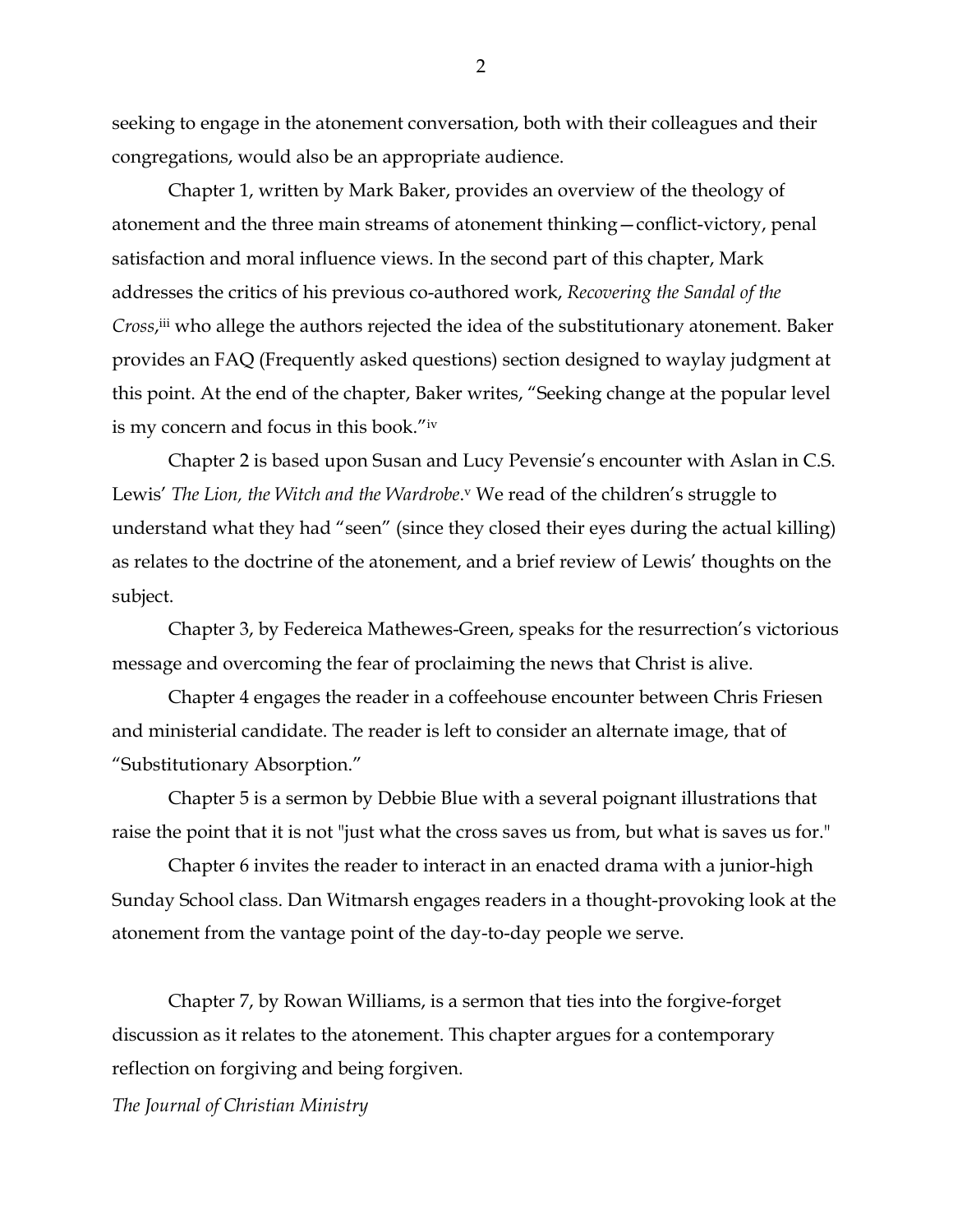Chapter 8, a parable by the editor, is an engaging story that includes discussion questions at the end. At the heart of the parable is the author's goal of supporting the purpose of his book.

Chapter 9 is a chapel sermon by Richard B. Hays to the students at the Duke Divinity School. He argues that although the Adam-Christ analogy speaks to substitutionary atonement at times, and that what is taught and experienced is far greater than just the forgiveness of sins.

In Chapter 10 Steve Taylor of New Zealand preaches to his congregation prior to the celebration of communion. In his message he declares, "It is time to die. Jesus as representative invites us to die" in stark contrast to Adam, who chose to live his own way. His view of substitution sees Jesus not as a replacement. Rather, He presents himself to humankind as a "corporate representative."

Chapter 11, by Brian McLaren, argues for a view of the cross that is more than an angry God inflicting pain on an innocent party on behalf of the guilty. Instead, he argues for a God who is proclaiming the way sin inflicts pain on the heart of God, thus revealing the pain of God for His creation as a prophetic action.

Chapters 12-14, by Doug Frank, Grace Y. May and Mike McNichols each deal with the subject of shame. Doug touches on our avoidance of shame; Grace upon Christ enduring the shame; and Mike upon the message behind the elements of shame during the passion.

Chapter 15 is a chapel presentation by Ryan Schellenberg sharing the experience of his earthly father's advocacy as a reminder of the Heavenly Father's advocacy of his children, and His interest in their dignity.

Chapter 16 is a poem by Luci Shaw reflecting, and celebrating, Christ's victory, with an introductory note by the editor of the need for new stories, new poems and new songs.

Chapter 17 is a Good Friday message by Gwiyai H. Muzorewa of Zimbabwe. The message demonstrates proclaiming the message of the cross through metaphors, in the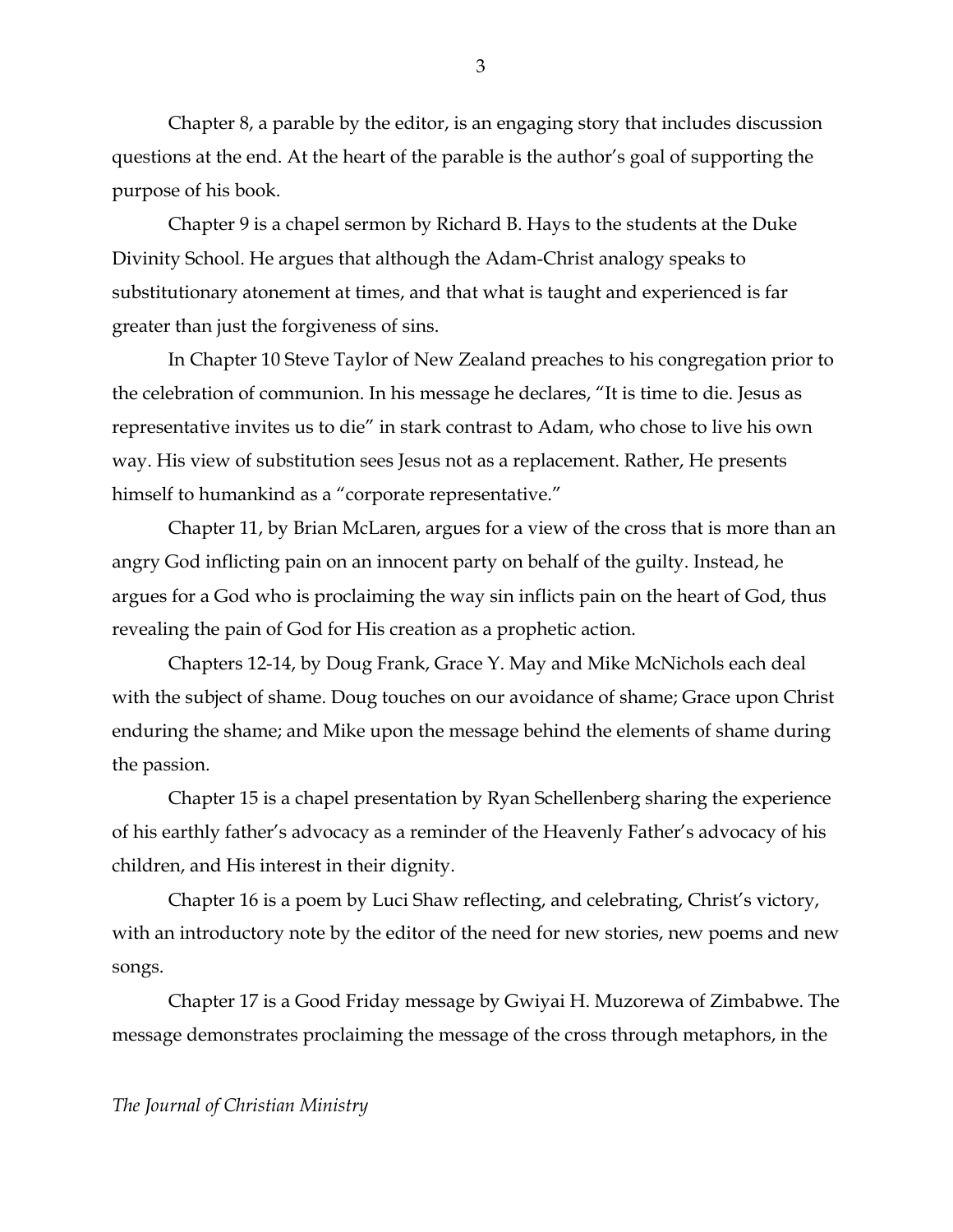context of a culture where blood sacrifices continue to distort the understanding of hearers.

Chapter 18 is an excerpt from a presentation by Curtis Change to university students. His presentation seeks to deal with the issue of alienation (from God, each other, our own bodies, creation and work) and the response to alienation though the incarnation, crucifixion, resurrection and final reunion.

Chapter 19, by Steve Todd, is from the discipleship course at his church, and portrays Christ as fully absorbing death and its subsequent results--distance, distortion and destruction.

Chapter 20 is a summary by Mark Baker encouraging readers to "go and do likewise," proclaiming the atonement with new images, stories, and metaphors that elevate, rather than downplay or ignore, the cross of Jesus as central to proclamation.

Baker attempts to group the chapters in a logical sequence for the reader. However, my initial attempt to read this book by the fireplace proved futile. Due to the diverse approaches to the subject by the contributors, the book, somewhat understandably, never seems to hit a sustainable stride. For this reason, I found the book best read chapter by chapter, as one would a textbook.

As to the question, "did the book meet its objectives?" I would respond with a qualified "Yes." *Proclaiming the Scandal* encourages the reader to consider fresh approaches to teaching on the topic of the atonement. The book helped me to consider the issues of contextualization as it relates to proclaiming the message of atonement. However, the book failed, in my opinion, to bring "change at the popular level" based on this reading, a review of blog and website discussions and interviews with theology and mission professors from various seminaries.

I would also notes that whereas the title is "technically correct," as each contributor shares his or her thoughts on the topic of the atonement, the title may mislead some who are interested in the popular discussion on the implications of σκάνδαλον in 1 Corinthians 1:23. Two such students and one professor eyed the book